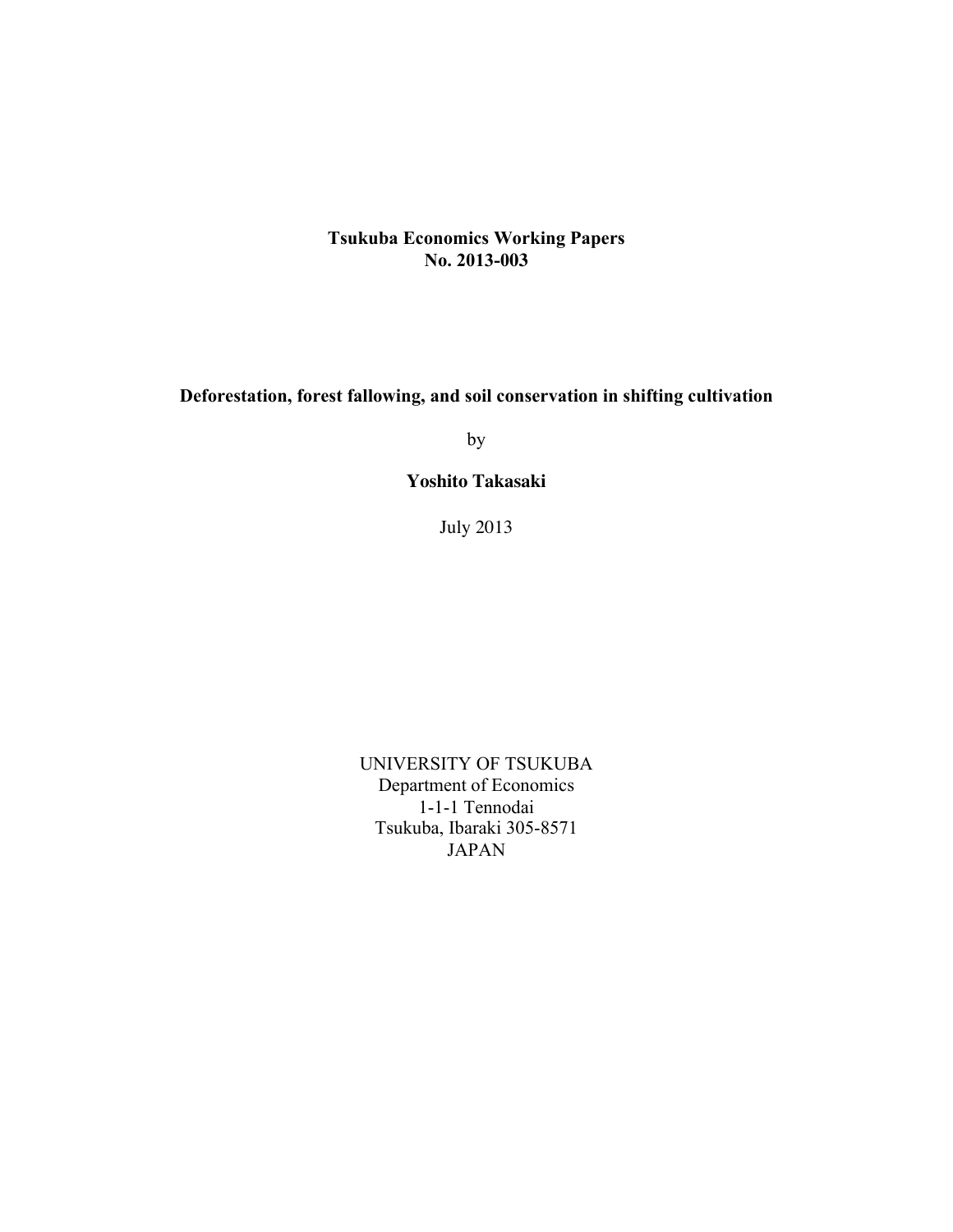## **Deforestation, forest fallowing, and soil conservation in shifting cultivation**

**Yoshito Takasaki\*** University of Tsukuba

July 9, 2013

#### **Acknowledgements**

An earlier draft of this paper benefited significantly from the suggestions of Brad Barham, Michael Carter, Jean-Paul Chavas, Oliver Coomes, and Bill Provencher. I gratefully acknowledge the generous financial support of my research by the following organizations: Foundation for Advanced Studies on International Development, the Mellon Foundation, the Institute for the Study of World Politics, the MacArthur Foundation, the Graduate School of the University of Wisconsin-Madison, the Matsushita International Foundation, Japan Society for the Promotion of Science, and Ministry of Education, Culture, Sports, Science and Technology in Japan. Any errors of interpretation are solely the author's responsibility.

<span id="page-1-0"></span>\*Corresponding author. Faculty of Humanities and Social Sciences, University of Tsukuba, 1-1-1 Tennodai, Tsukuba, Ibaraki 305-8571 Japan, Tel./fax: +81 29 853 6280. E-mail address: takasaki@sk.tsukuba.ac.jp.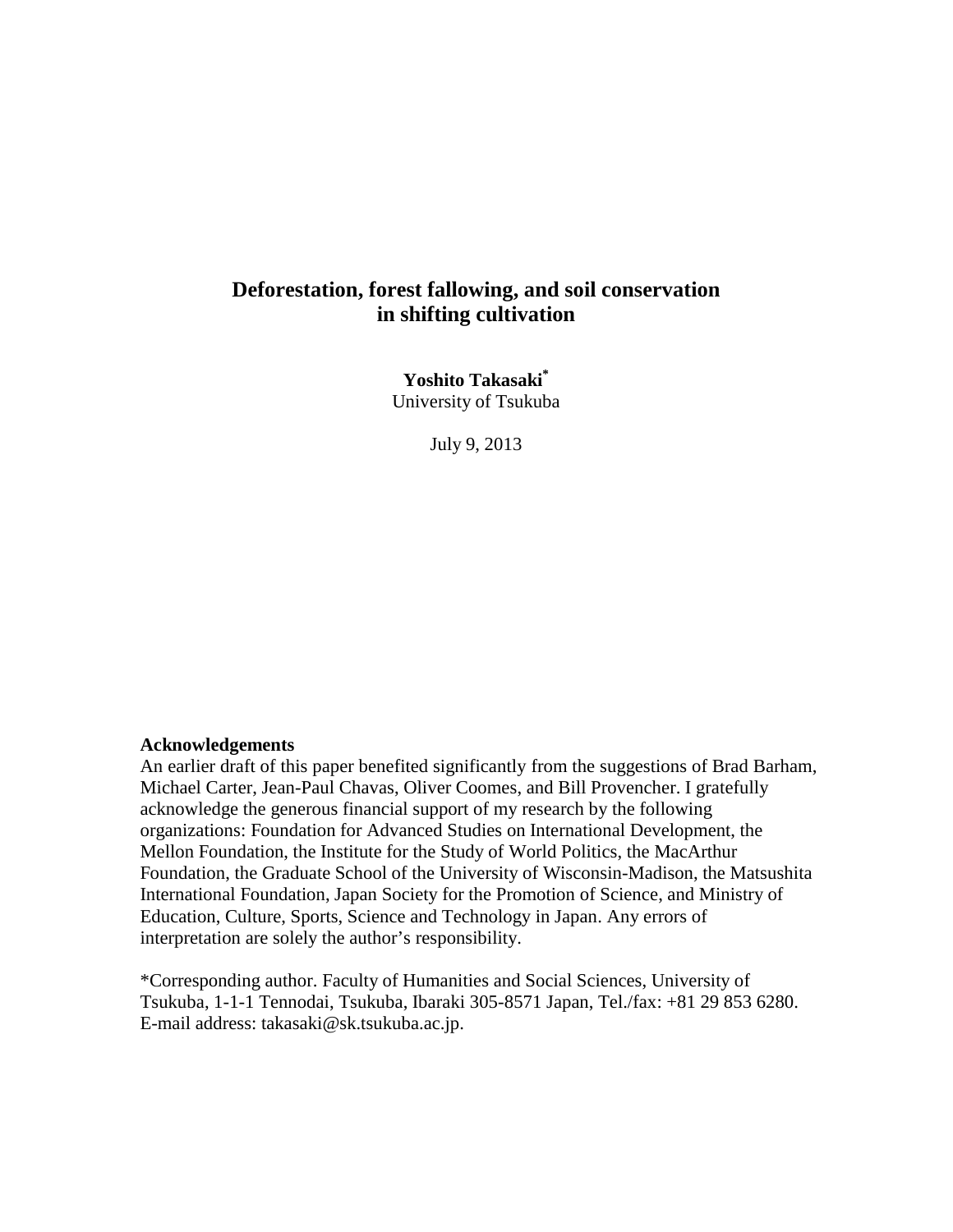#### **Deforestation, forest fallowing, and soil conservation in shifting cultivation**

#### **Abstract**

To design effective policies for rainforest conservation in shifting cultivation systems, it is crucial to have a better understanding of shifting cultivators' decision making. This paper develops a unified dynamic farm model of shifting cultivation, addressing two lacunae in extant theoretical works: taking into account differences between primary and secondary forests and potential roles of on-farm soil conservation. The model unifies shifting cultivator's decisions about primary-forest clearing, forest fallowing, and onfarm soil conservation by incorporating new soils acquired from cleared primary/secondary forest land into on-farm soil dynamics. I examine how three distinct policies – forest protection (e.g., protected areas), fallow management (e.g., improved fallow), and on-farm soil management (e.g., biochar in Amazonia) – alter primary-forest clearing (deforestation) and fallow length. The analysis reveals that although all three policies reduce deforestation, only on-farm soil management leads to longer fallow, i.e., sustainable secondary fallow forest.

**Keywords:** shifting cultivation; deforestation; forest fallowing; soil conservation **JEL classification:** Q23; Q24.

#### **1. Introduction**

Shifting cultivation is a dominant agricultural system in tropical forests. Shifting cultivators transform nutrients stored in standing forests to soils by slashing, felling, and burning forests (i.e., slash-and-burn) [\[1,](#page-10-0) [2\]](#page-10-1). Not only is shifting cultivation one of the major causes of deforestation and forest degradation, but also, the associated forest-cover change results in other environmental problems, such as soil degradation, biodiversity loss, and reduced carbon sequestration [e.g., [1,](#page-10-0) [3-6\]](#page-10-2). To design effective policies for rainforest conservation in shifting cultivation systems, having a better understanding of shifting cultivators' decision making is crucial. This paper develops a new shiftingcultivation model to address two major lacunae in the literature [\[see 7 for an extensive](#page-10-3)  [review\]](#page-10-3).

First, extant theoretical works do not distinguish between primary and secondary forests.<sup>[1,](#page-1-0)[2](#page-2-0)</sup> In general, protecting primary forest with greater biodiversity needs to be given a higher priority than secondary forest protection. At the same time, as primary forest becomes scarce in the tropics, researchers and practitioners pay greater attention to secondary fallow forest.<sup>[3](#page-2-1)</sup> In particular, short fallow results in less matured secondary

<span id="page-2-2"></span> $<sup>1</sup>$  Primary forest "has had little or no anthropogenic intervention," and secondary forest is</sup> "woody successional vegetation that regenerates after the original forest cover has been removed for agriculture or cattle ranching" [\[8, p.86\]](#page-10-4).<br><sup>2</sup> As an exception, Pendleton and Howe [\[9\]](#page-10-5) address making the choice between primary

<span id="page-2-0"></span>and secondary forests as a pure forest-clearing problem; they neither model the role of secondary fallow forest as a soil builder nor consider soil addition through primary-forest clearing.

<span id="page-2-1"></span><sup>&</sup>lt;sup>3</sup> Smith et al. [\[8\]](#page-10-4) show that the relative importance of secondary forest to primary forest increased over time among Amazonian colonists. Coomes, Grimard and Burt [\[10\]](#page-11-0) and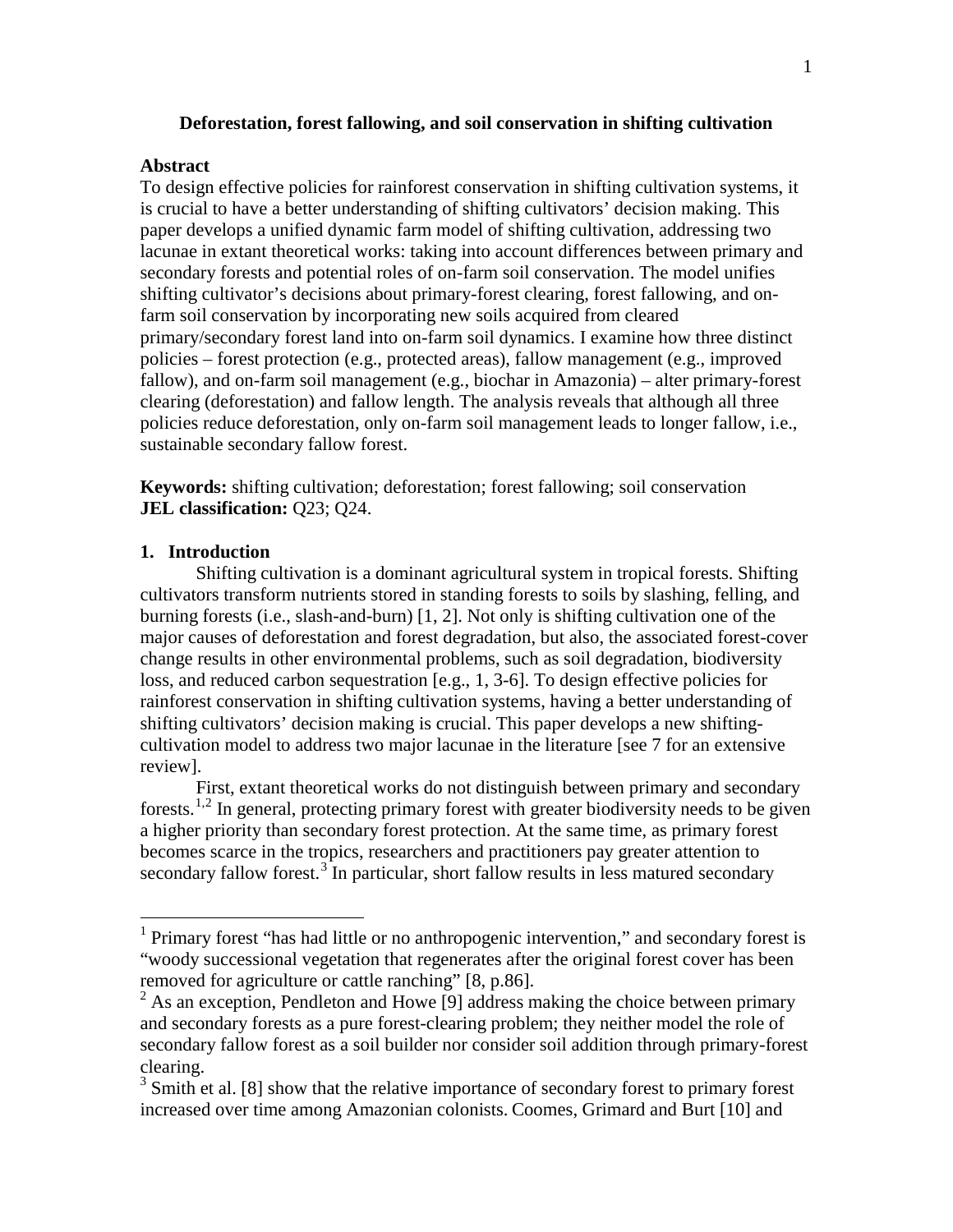forest with limited biomass accumulation and poor protection of erodible soils, as well as low biodiversity, weak carbon sequestration, and limited timber and non-timber forest products [\[4-6,](#page-10-6) [12,](#page-11-1) [13\]](#page-11-2).

The second lacuna is the investigation into potential roles of on-farm soil conservation. Among poor shifting cultivators, forest-based soil-management options – forest clearing and fallowing – outweigh on-farm soil conservation [\[14\]](#page-11-3). This is because when degraded land can be easily replaced, farmers have little incentive to adopt expensive, input-based soil-conservation measures. Although developing locally adoptable, effective on-farm soil-conservation measures in tropical forests has been a daunting task [\[15\]](#page-11-4), soil scientists' recent growing interest in biochar in Amazonia may lead to a significant improvement in soil fertility and soil carbon sequestration in shifting cultivation systems  $[16-19]$ .<sup>[4](#page-2-2)</sup> At the same time, various management measures to improve fallows by planting species that replenish soil nutrient stocks faster than plants in natural succession are available and have been practiced across the tropics [e.g., [20,](#page-11-6) [21,](#page-11-7) [22\]](#page-11-8). [5](#page-3-0)

To fill these two lacunae, the paper unifies shifting cultivator's decisions about primary-forest clearing, forest fallowing, and on-farm soil conservation. I do so by extending the land-replacement-modeling approach, which explicitly captures shifting cultivators' motive for clearing forests: to acquire new fertile soils [\[7,](#page-10-3) [27\]](#page-12-0). As labor is a key scarce factor among shifting cultivators in land-abundant tropical environments [\[28\]](#page-12-1), the model highlights the tradeoff in labor allocations associated with primary/secondaryforest clearing and on-farm soil management; cleared primary forest is more fertile than secondary forest land, but the former clearing is more labor intensive, and the alternative "slash-and-char" system is also labor intensive [\[29\]](#page-12-2). In particular, the model incorporates new soils acquired from cleared primary/secondary forest land into on-farm soil dynamics. Although my model best reflects shifting cultivation practices among Amazonian peasants [e.g., [10,](#page-11-0) [11\]](#page-11-9), the modeling framework can be widely applied to other shifting cultivation systems in the tropics.

This unified model allows me to examine how policies can alter shifting cultivators' decisions about primary-forest clearing and fallow length, which determine the two key outcomes of rainforest conservation: protecting primary forest and maintaining sustainable secondary fallow forest [\[they are a key for reducing emissions](#page-12-3) 

 $\overline{a}$ 

Coomes, Takasaki and Rhemtulla [\[11\]](#page-11-9) also find this pattern over a longer time span among Amazonian peasants (in their study village in Peru, primary forest has virtually disappeared).

<sup>&</sup>lt;sup>4</sup> Biochar, also known as black carbon, is the residue of organic matter that has been pyrolyzed (partially combusted in a low-oxygen environment). Research indicates that Amazonian black carbon (*terra preta*) has, on average, three times more soil organicmatter content, higher nutrient levels, and a better nutrient retention capacity than

<span id="page-3-1"></span><span id="page-3-0"></span>surrounding infertile soils [\[17\]](#page-11-10).<br><sup>5</sup> Enriched fallows, which involve planting tree species with economic benefits (e.g., fruits, medicines) [e.g., [23,](#page-11-11) [24\]](#page-11-12), may also enhance nutrient recovery, as shown by Unruh [\[25\]](#page-11-13) in the Peruvian Amazon. An alternative approach to speed up soil regeneration under fallow is to accelerate secondary forest regrowth, for example, by canopy removal [\[e.g.,](#page-11-14)  [26\]](#page-11-14).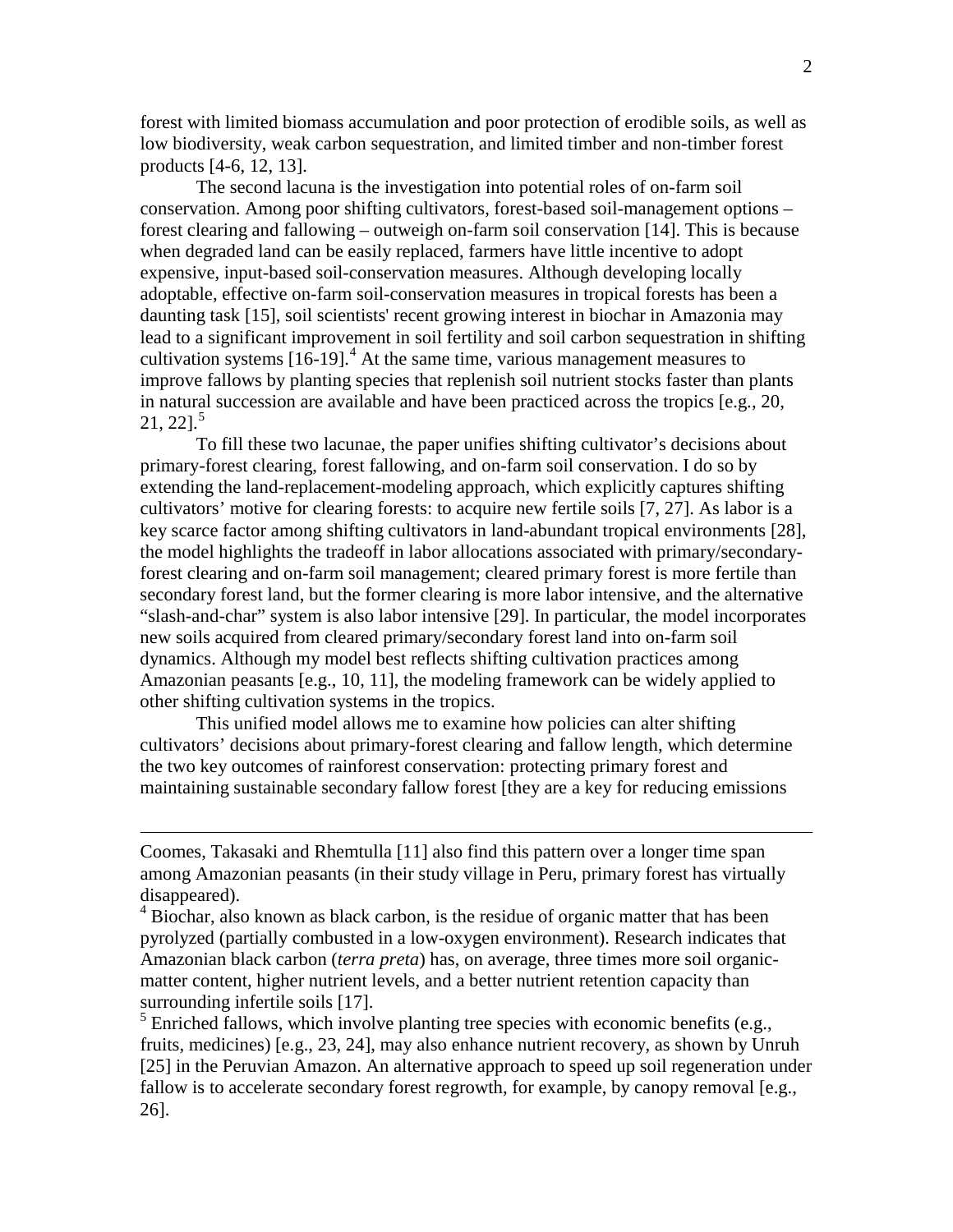[from deforestation and forest degradation \(REDD\), e.g., 30\]](#page-12-3). I compare three policies – soil management interventions for fallow and cultivated land, respectively, as discussed above, and forest-protection measures [\[e.g., protected area, 31\]](#page-12-4).<sup>[6](#page-3-1)</sup> Although many empirical studies show that protected areas can significantly reduce tropical deforestation [e.g., [32,](#page-12-5) [33-35\]](#page-12-6), systematic empirical works on the roles of fallow and on-farm soil management for rainforest conservation in shifting cultivation systems are lacking. The comparative static analyses reveal that although not only forest protection but also fallow and on-farm soil management reduces deforestation in the long run, only on-farm soil management increases fallow length.

As is any theoretical model, my unified model is built on various assumptions (detailed below). In particular, a fixed land size is assumed. This assumption is restrictive, because cleared primary forest usually adds to land holdings [\[as emphasized](#page-10-3)  [by 7\]](#page-10-3). Then, it is possible that better on-farm soil management encourages shifting cultivators to clear more primary forest to expand land holdings in response to increased returns to farming. The theoretical literature, however, has not yet fully integrated shifting-cultivation practices and land accumulation [\[see, for example, 11 for such an](#page-11-9)  [empirical work\]](#page-11-9).<sup>[7](#page-4-0)</sup> The paper is a first attempt to model shifting cultivation in a way that addresses the two major lacunae in the literature discussed above; developing a more comprehensive model, especially one endogenizing land accumulation, is an important agenda for future research.

The rest of the paper is organized as follows. Section 2 develops the dynamic farm model, derives the optimal path of labor allocations, and characterizes the steadystate equilibrium. Section 3 conducts comparative static analyses on policy impacts. The last section concludes.

#### **2. The model**

Let us consider a representative farmer who cultivates agricultural land with the size of 1. Let *a* and *b*  $(0 < a, b < 1, a + b < 1)$  denote the land that is replaced with newly cleared primary and secondary fallow forest lands, respectively. Cleared forests bring new soils. Secondary forest is less fertile but easier to clear than primary forest [\[37\]](#page-12-7). Primary forest land is homogeneous in terms of soil fertility, and the soil stock per unit forest land is assumed to be 1, with no loss of generality. Contrarily, the fertility of secondary forest land is determined by fallow length [\[e.g., 38\]](#page-12-8). Following Larson and Bromley [\[39\]](#page-12-9), I assume a fixed land allocation between swidden and fallow. Then, the size of fallow forest land is written as  $\theta(1 - a)$ , where  $\theta$  is the fixed ratio of fallow land to swidden land  $1 - a$ . Fallow length *N* is given by  $\theta n$ , where  $n = (1 - a)/b$ , i.e., the ratio of swidden land to the land switched between swidden and fallow ( $n > 1$ , because  $a + b <$ 1).[8](#page-4-1) Thus, fallow length is determined by both primary- and secondary-forest clearings: If

<span id="page-4-2"></span> $6$  Although protecting primary forest as the common often faces enforcement problems in practice, such problems are much smaller in the incentive-compatible measures affecting shifting-cultivators' management of soils as their private asset.

<span id="page-4-1"></span><span id="page-4-0"></span><sup>7</sup> Although Tachibana, Nguyen and Otsuka [\[36\]](#page-12-10) endogenize the evolution of upland holdings among Vietnamese farmers who combine upland shifting cultivation and lowland paddy cultivation, they do not distinguish or specify the type of cleared forest. <sup>8</sup> For example, if  $\theta = 5$ ,  $a = 1/4$ , and  $b = 1/3$ , then  $n = 3$  and  $N = 15$ .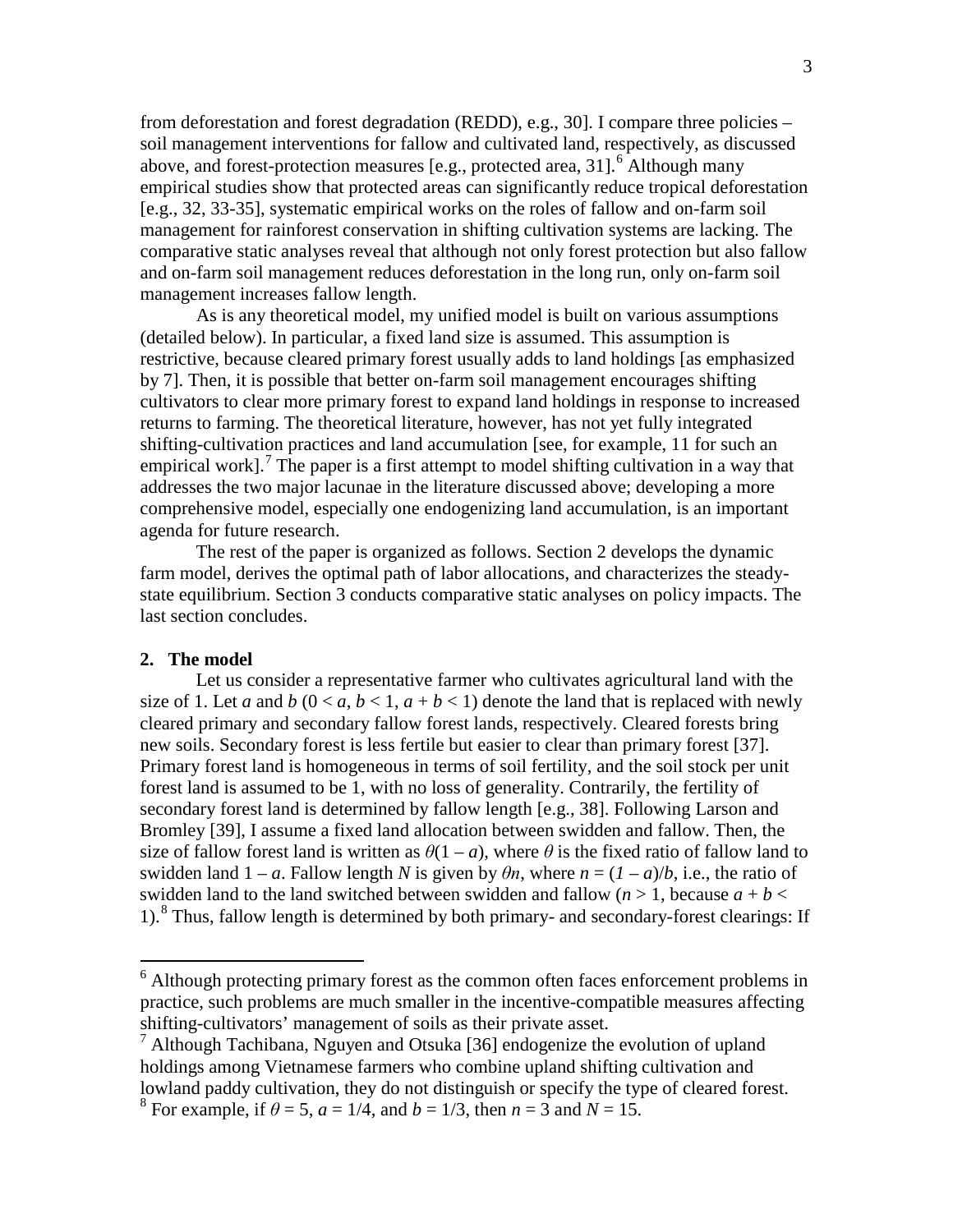both clearings diminish, fallow becomes longer; if the diminished and augmented clearings coexist, their net effect on fallow length is generally ambiguous. With a fixed *θ*, the fertility of fallow land is determined only by *n*: The fallow-land fertility per unit of land is  $\eta k(n)$ , where  $k' > 0$ ,  $k'' < 0$ , and  $\eta$  is a fixed productivity parameter of soil regeneration under natural fallow. *ηk'* measures the rate of soil regeneration per unit of fallow length. Secondary fallow forest land never becomes more fertile than primary forest land, i.e.,  $\eta k(\infty) < 1$ .

The farmer's soil regeneration technology on the cultivated land uses labor as an unique input [as modeled by [40,](#page-12-11) [41\]](#page-12-12). Letting *m* denote the labor per unit land allocated to on-farm soil management, the total regenerated soil is a concave function of non-replaced land  $1 - a - b$  and labor input on the non-replaced land  $m(1 - a - b)$ . With a constantreturns-to-scale regeneration function, the total regenerated soil is written as *αh*(*m*)(1 – *a* – *b*), where *αh*(*m*) is the regenerated soil per unit land, such that *h'* > 0, *h"* < 0, and *α* is a fixed productivity parameter of on-farm soil regeneration. The regenerated soil on the non-replaced land never becomes more fertile than primary forest land, i.e., *αh*(*∞*) < 1. The farmer's cultivation intensity also affects soil dynamics; the more labor-intensive the cultivation, the more soil is lost. Total soil loss is given by *βl*, where *l* is labor allocated to cultivation and  $\beta$  is constant soil loss per unit of cultivation labor.

An example of the fertility profile across plots (for given *a* and *b*) is depicted by the solid line ABCDEF in Figure 1, where each plot is displayed in the decreasing order of fertility. The total soil stock *x*, the area below ABCDEF, consists of *a* on the newly cleared primary forest land OG, *ηkb* on the cleared secondary forest land GH, and the soil on the remaining plots HK. The fertility profile after cultivation and the replacement and abandonment of the infertile plots IJ and JK, respectively, is depicted by the broken line LM.<sup>[9](#page-4-2)</sup> The area between ABCDEF and LMIK is total soil loss resulting from cultivation *βl*. The revised fertility profile of OI after regeneration is given by the dotted line NP (LM has shifted upward by *αh*). In the next cultivation, NP becomes old plots and shifts rightward by  $a + b$  (at a steady state, NP and EF are the same). Hence, the evolution of soil stock  $x$  on the farm land is written as:<sup>[10](#page-5-0)</sup>

$$
\dot{x} = a + \eta k \left( \frac{1 - a}{b} \right) b + \alpha h(m) (1 - a - b) - \beta l, \qquad 0 < x(0) = x_0 \,. \tag{1}
$$

<span id="page-5-1"></span>The farmer acquires new soil *a* and loses regenerated soils on the abandoned plots  $\alpha h(m)a$ . Thus,  $1 - \alpha h(m)$ , which is positive, represents the net soil addition per unit crop land through primary-forest clearing. Similarly,  $nk(n) - \alpha h(m)$  captures the net soil addition through secondary-forest clearing, which is also shown to be positive below.

 $9<sup>9</sup>$  The remaining soils on the replaced and abandoned plots (which are not specified in Figure 1) do not affect the soil dynamics on the farm land. In particular, it is assumed that 1) the former soil stock does not affect the fertility of fallow forest, or the soil on the former land is used up before replacement, and 2) the latter plot is not added to fallow land (i.e.,  $\theta$  is unaltered).

<span id="page-5-0"></span> $10$  A perfect substitutability between regenerated soils through fallow and on-farm management is assumed; in particular, the nutrient accumulation process in these two is assumed not to be substantially different from each other. This assumption is consistent with biochar in Amazonia [\[17-19\]](#page-11-10).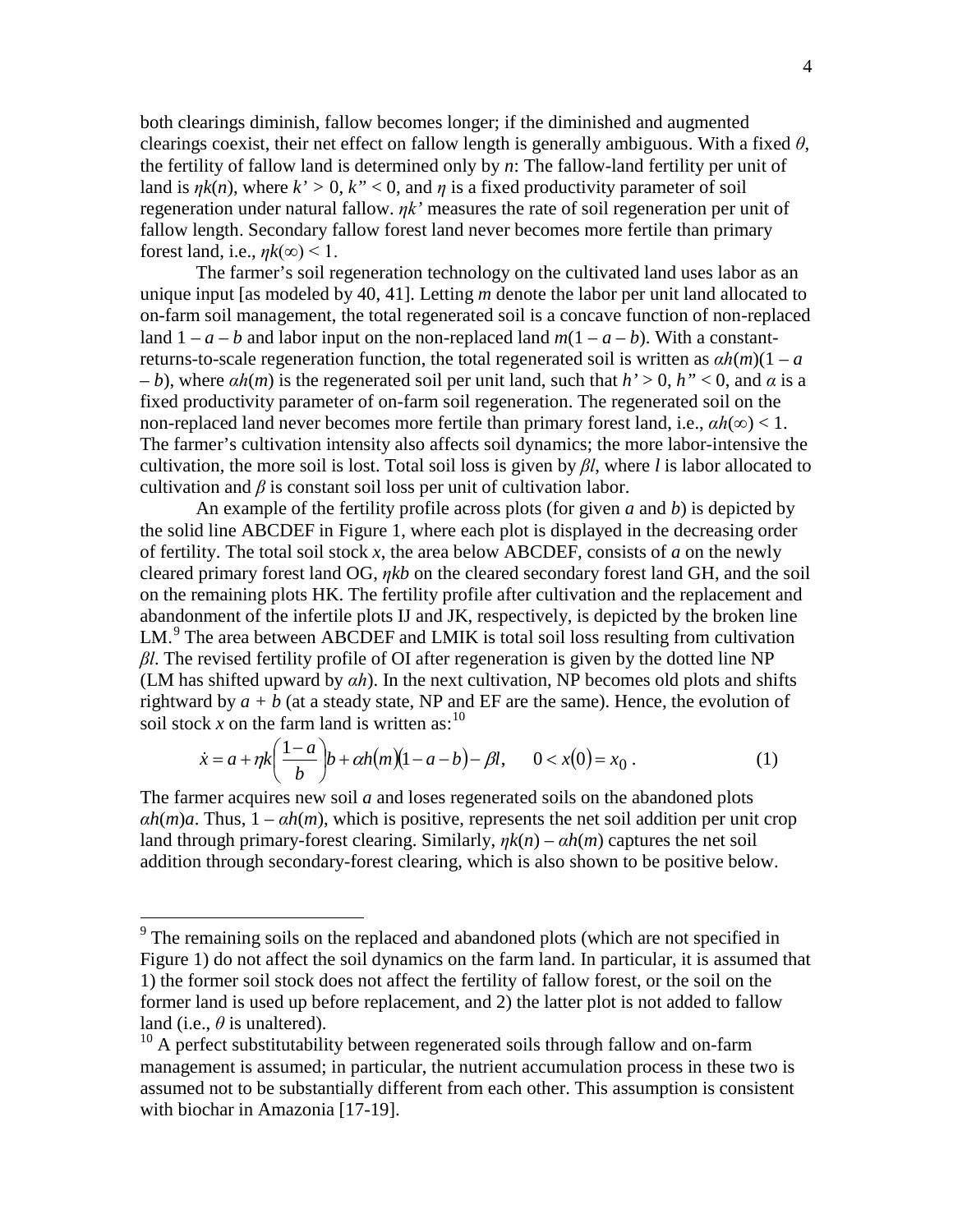The following three assumptions are made. First, primary forest is locally abundant, open-access, and unmanaged. Thus, forest stock is exogenous to the private farmer. This institutional setup, which is common in the deforestation literature [e.g., [7,](#page-10-3) [42,](#page-13-0) [43\]](#page-13-1), applies to many tropical areas, especially those where rapid deforestation is an emergency problem, as in Amazonia. Second, all cleared lands, both farm land and fallow land, are secure under customary tenure (usufruct). This institutional setup applies to peasants and indigenous populations in Amazonia.<sup>[11](#page-5-1)</sup> Third, the farmer earns no income from standing primary and secondary forests in the form of non-timber forest products. Because to add such earning options would augment the benefit of maintaining standing forests, the present model ignoring them is considered to be 'conservative' in the study of forest clearing.<sup>[12](#page-6-0)</sup>

With the fixed amount of primary forest land, more forest clearing requires longer travel for clearing. Labor required to clear *a* primary forest land is given by  $\pi s(a)$ , where  $s(0) = 0$ , *s'*, *s"* > 0, and a fixed parameter  $\pi$  increases as the per-capita stock of primary forest declines (e.g., through the establishment of protected areas). A linear clearing function is assumed for secondary fallow forest with the proximity to the farmer's plots: The farmer allocates *τb* labor to clear *b* secondary forest, where *τ* is a fixed marginal labor cost, which is always smaller than that of primary-forest clearing, i.e.,  $\tau < \pi s'(0)$ .<sup>[13](#page-6-1)</sup>

The farmer's crop output is a function of soil stock and cultivation labor,  $f(x, l)$ , where  $f(0, l) = f(x, 0) = 0$ ,  $f_x, f_l > 0$ ,  $f_{xx}, f_l < 0$ , and  $f_{xl} \ge 0$  (the subscripts represent derivatives in a standard manner). Concavity is guaranteed by the non-negativity of the determinant of the Hessian matrix of *f*, i.e.,  $d = f_{xx}f_{ll} - f_{xl}^2 \ge 0$ . The farmer hires labor  $l^h$ at a fixed wage *w* in a perfect labor market, and alternatively, the negative *l <sup>h</sup>* means that he/she sells labor.<sup>[14](#page-6-2)</sup> The farmer's labor time constraint is

$$
l + m(1 - a - b) + \tau b + \tau s(a) = L + l^h,
$$
\n(2)

 $11$  In practice, however, the customary tenure of fallow land can be insecure, and this tenure insecurity influences shifting cultivators' forest clearing and fallowing decisions [\[36,](#page-12-10) [44,](#page-13-2) [45\]](#page-13-3). Conflicts over property rights are common among colonists in the forest frontier [e.g., [46,](#page-13-4) [47-49\]](#page-13-5).<br><sup>12</sup> Among Amazonian colonists, Smith et al. [\[8, p.95\]](#page-10-4) find that secondary forest

<span id="page-6-0"></span>management is determined primarily by soil regeneration considerations and is unaffected by such forest products; farmers regard those products as "a bonus obtained during the fallow period."

<span id="page-6-1"></span><sup>&</sup>lt;sup>13</sup> The more matured the secondary fallow forest, the more labor is needed for clearing.<br>Assuming that  $\tau$  is positively related to fallow length does not alter the main results.

<span id="page-6-3"></span><span id="page-6-2"></span><sup>&</sup>lt;sup>14</sup> Wage represents the opportunity cost of labor in the form of returns to any non-farm activities [\[50\]](#page-13-6). Although with a perfect labor market a market price (wage) supports a separation of a farm household's consumption (labor supply) and production (labor demand) decisions, market imperfection can break this separation [\[51\]](#page-13-7), often giving rise to ambiguous policy impacts on its decisions [as shown by [52,](#page-13-8) [53 for forest clearing\]](#page-13-9). In contrast, examining Amazonian peasants' forest clearing in Peru, Takasaki et al. [\[28\]](#page-12-1) find that not only is their labor allocation efficient, as hired labor is combined with labor sharing, but also, family, hired, and shared labor are perfect substitutes for each other. This buttresses the assumption of labor-market perfection, which is common in extant theoretical works [\[7\]](#page-10-3).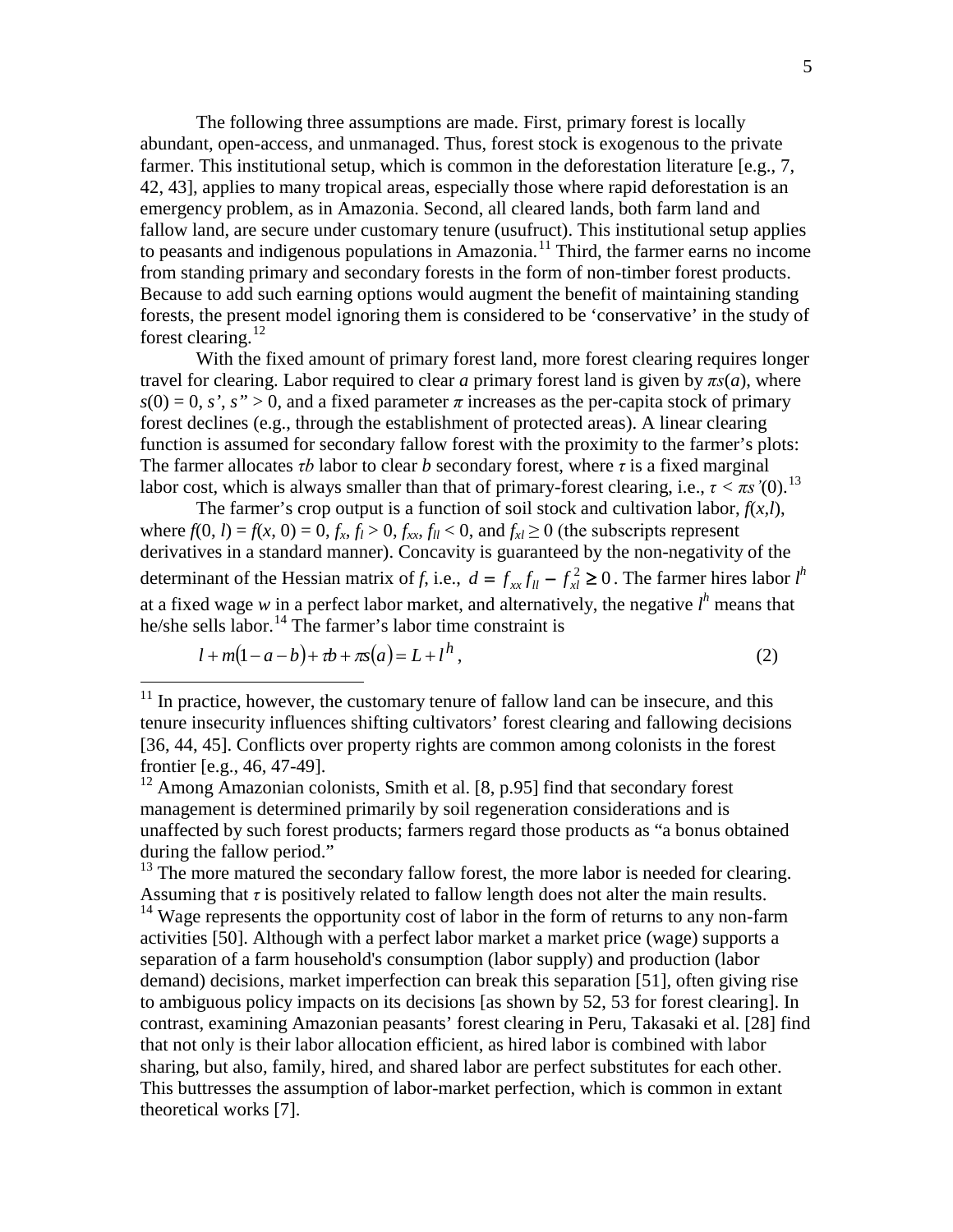where *L* is his/her time endowment. With a perfect labor market, the farmer's utility maximization is recursive: The farmer maximizes the profit first [\[51\]](#page-13-7).

The farmer chooses cultivation labor, soil conservation labor, and secondary- and primary-forest clearing over time to maximize his/her discounted total profits:

$$
\max_{l,m,b,a} \int_0^\infty e^{-rt} \Big[ pf(l,x) - w l^h \Big] dt
$$

s.t.,  $(1)$ ,  $(2)$ ,

where *p* is a fixed crop price and *r* is a fixed discount rate (risk is ignored). The currentvalue Hamiltonian is given by

$$
H = pf(x, l) - w[l + m(1 - a - b) + \pi s(a) + \tau b - L]
$$

$$
+ \lambda \left[ a + \eta k \left( \frac{1 - a}{b} \right) b + \alpha h(m)(1 - a - b) - \beta l \right],
$$

where *λ* is the current-value costate variable for soil stock.

Given an internal solution, the first-order necessary conditions for optimality are (1) plus the following:

$$
H_l = 0 \Rightarrow pf_l = w + \lambda \beta \,, \tag{3}
$$

$$
H_m = 0 \Rightarrow \lambda \alpha h' = w,\tag{4}
$$

$$
H_b = 0 \Rightarrow \lambda(\eta k - \alpha h) + w m = w \tau + \lambda \eta k' \frac{1 - a}{b},
$$
\n(5)

$$
H_a = 0 \Rightarrow \lambda (1 - \alpha h) + w m = w \pi s' + \lambda \eta k', \qquad (6)
$$

$$
\dot{\lambda} = r\lambda - H_x = r\lambda - pf_x,\tag{7}
$$

$$
\lim_{t \to \infty} e^{-rt} \lambda x = 0, \lim_{t \to \infty} e^{-rt} \lambda \ge 0.
$$
\n(8)

Equation (3) indicates that farming labor is chosen to the point where the value of the marginal product of labor equals wage, plus the marginal value of soil loss resulting from cultivation. Equation (4) suggests that soil conservation labor is chosen to the extent that the value of the marginal product of on-farm soil regeneration equals forgone wage. In equation (5), secondary fallow forest is cleared to the extent that the value of net soil addition, plus the saved wage through a reduction in soil conservation labor (more intensive secondary-forest clearing involves more land replacement), equals the forgone wage through clearing, plus the value of the forgone marginal soil regeneration on the fallow land through shortened fallow. The interpretation of equation (6) with respect to primary-forest clearing is analogous. Equation (7) is the standard costate condition, giving the optimal evolution of the shadow value of soil stock. Transversality conditions are given by equation (8). Because the Hamiltonian is jointly concave in the state and control variables, these necessary conditions are sufficient for optimality.<sup>[15](#page-6-3)</sup>

The steady-state equilibrium, the existence of which is assumed, is shown to be unique and stable, as follows. The steady-state equilibrium  $(x^*, \lambda^*)$  is given by  $\dot{x} = \dot{\lambda} = 0$ in equations (1) and (7), and once the steady-state values for  $x^*$  and  $\lambda^*$  are known, those for  $l^*$ ,  $m^*$ ,  $b^*$ , and  $a^*$  are obtained recursively from (3)-(6). Substituting *l*, *m*, *b*, and *a* from

<span id="page-7-0"></span><sup>&</sup>lt;sup>15</sup> Considering corner solutions is a straightforward extension. In particular, if  $a = 0$ , i.e., no primary-forest clearing, for example, in highly deforested areas, equation (6) is irrelevant.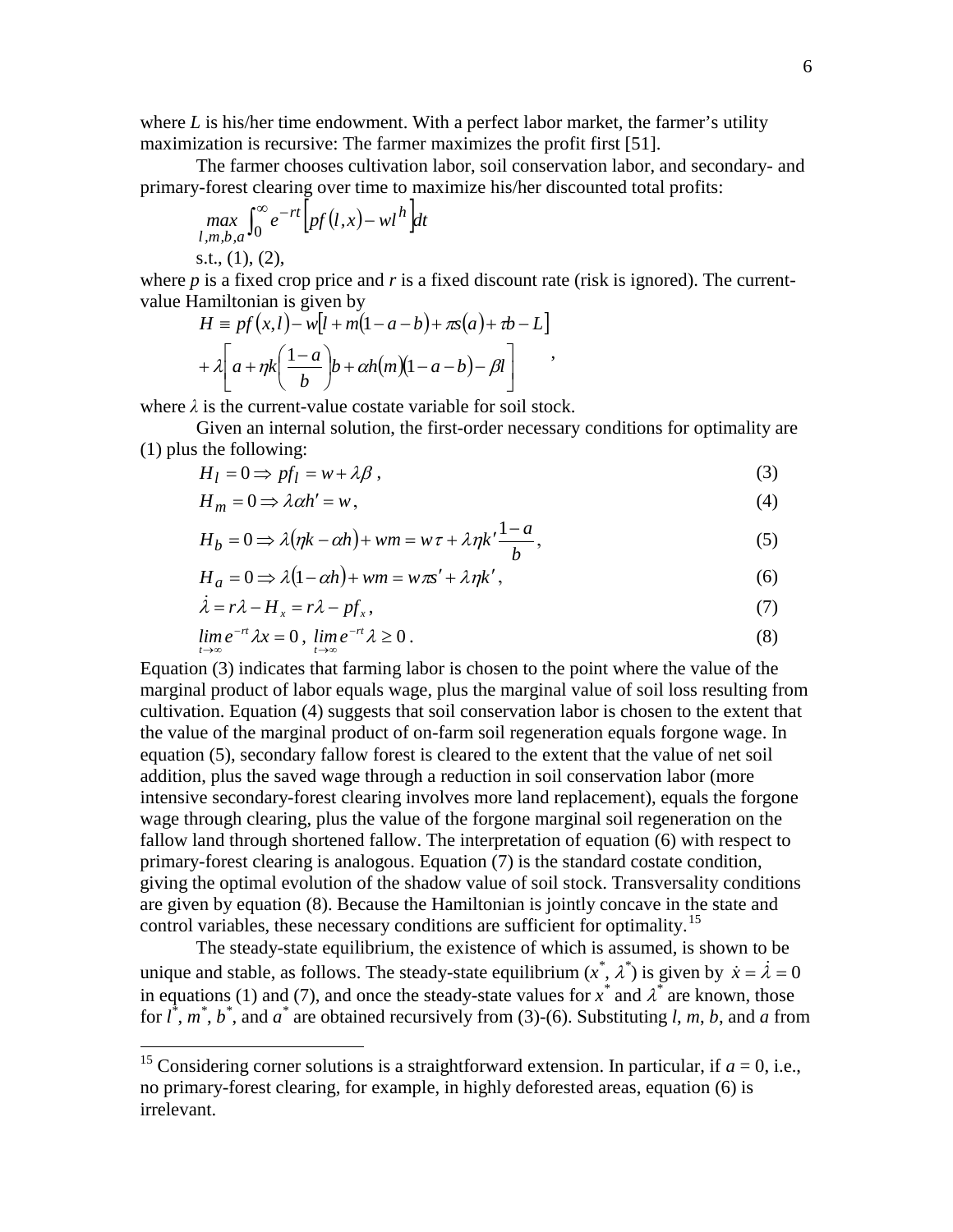equations  $(3)-(6)$ , the canonical system is expressed by  $(1)$  and  $(7)$ . Linearising the system at the steady state yields the following Jacobian matrix:

$$
J = \begin{bmatrix} \frac{\beta f_{xl}}{f_{ll}} & -\frac{\beta^2}{pf_{ll}} - \frac{\alpha h'^2 \gamma}{\lambda h''} + \frac{e^2}{\lambda \eta k''} \frac{\phi^2}{h} + \frac{\phi^2}{w \pi s''} \\ -\frac{pd}{f_{ll}} & r - \frac{\beta f_{xl}}{f_{ll}} \end{bmatrix},
$$

where  $\gamma = 1 - a - b > 0$ ;  $e = \eta k - \alpha h - \eta k' n$ ;  $\varphi = 1 - \alpha h - (k - \alpha h) n^{-1} > 0$ ;  $J_{11} < 0$ ,  $J_{12}$ ,  $J_{22}$ 

 $> 0$ , and  $J_{21} \ge 0$ , where  $J_{mn}$  is the  $(m, n)$  factor of matrix *J*. Because the  $\dot{x} = 0$  and  $\dot{\lambda} = 0$ loci, respectively, are upward and downward sloping in the  $\lambda$ -x space, the equilibrium  $(x^*)$ ,  $\lambda^*$ ), which is determined as their intersection, is unique. Because  $|J| = J_{11}J_{22} - J_{12}J_{21} < 0$ 

and  $(J_{11} - J_{22})^2 + 4J_{12}J_{21} > 0$ , both characteristic roots are real and have opposite signs, and thus the equilibrium is stable as a saddle point [\[54, p.253\]](#page-13-10).

#### **3. Policy analysis**

The comparative statics of  $l^*$ ,  $m^*$ ,  $b^*$ ,  $a^*$ , and  $x^*$  with respect to exogenous variables can be obtained from equations  $(3)$ ,  $(5)$ ,  $(6)$ ,  $(1)$ , and  $(7)$  with the substitution of *λ* from (4). The determinant of the Hessian matrix of the system of these five equations is given by:

$$
D = p^2 d \left[ \pi s'' \left( \frac{h''}{\alpha h'^2} e^2 + \eta k'' \frac{n^2}{b} \gamma \right) + \frac{h''}{\alpha^2 h'^3} \eta k'' \frac{n^2}{b} \varphi^2 \right] - \beta \frac{1}{\alpha h'} \eta k'' \frac{n^2}{b} \pi s'' \Phi < 0,
$$

where  $\Phi = \frac{pwh''}{ah'^2}(-\beta f_{xx} + rf_{xl}) < 0$ *h*  $\frac{pwh''}{2}(-\beta$ α . Secondary-forest-clearing labor is assumed to be

greater than soil-conservation labor, i.e.,  $\tau > m$ ; then,  $e > 0$  (see equation 5).

I consider three policies: 1) forest protection (higher  $\pi$ ); 2) improved fallow to augment soil regeneration under fallow (higher *η*); and 3) on-farm soil management to augment soil regeneration on non-replaced cultivated land (higher *α*). Key outcome measures are primary-forest clearing  $a^*$  and fallow length  $N^*$  in the long run (the asterisks represent the steady-state equilibrium). With a fixed  $θ$ , effects on  $N^*$  are qualitatively the same as those on  $n^* = (I - a^*)/b^*$ . To facilitate interpretations, soil conservation labor  $m^*$ is also examined.

The comparative statics are reported in Table 1. Many results of the two soil management measures, but not forest protection, depend on farming technology: Many results are ambiguous when  $d > 0$ , but most ambiguities vanish when  $d = 0$ . This is because for the latter technologies, all adjustments in equations (3) and (7) are determined by the shadow value of soil stock, which unambiguously increases with augmented soil conservation labor (see equation 4), because adjustments in cultivation labor and soil stock cancel each other out (note that no other endogenous variables appear in equations 3 and 7). With  $d > 0$ , this neutrality of farming technology vanishes because of the adjustments in crop production. Many empirical works that estimate the production functions of shifting cultivation employ a Cobb-Douglas technology, for which  $d = 0$ [e.g., [55,](#page-13-11) [56,](#page-13-12) [57\]](#page-13-13). The summary of the comparative static results in Table 2 is based on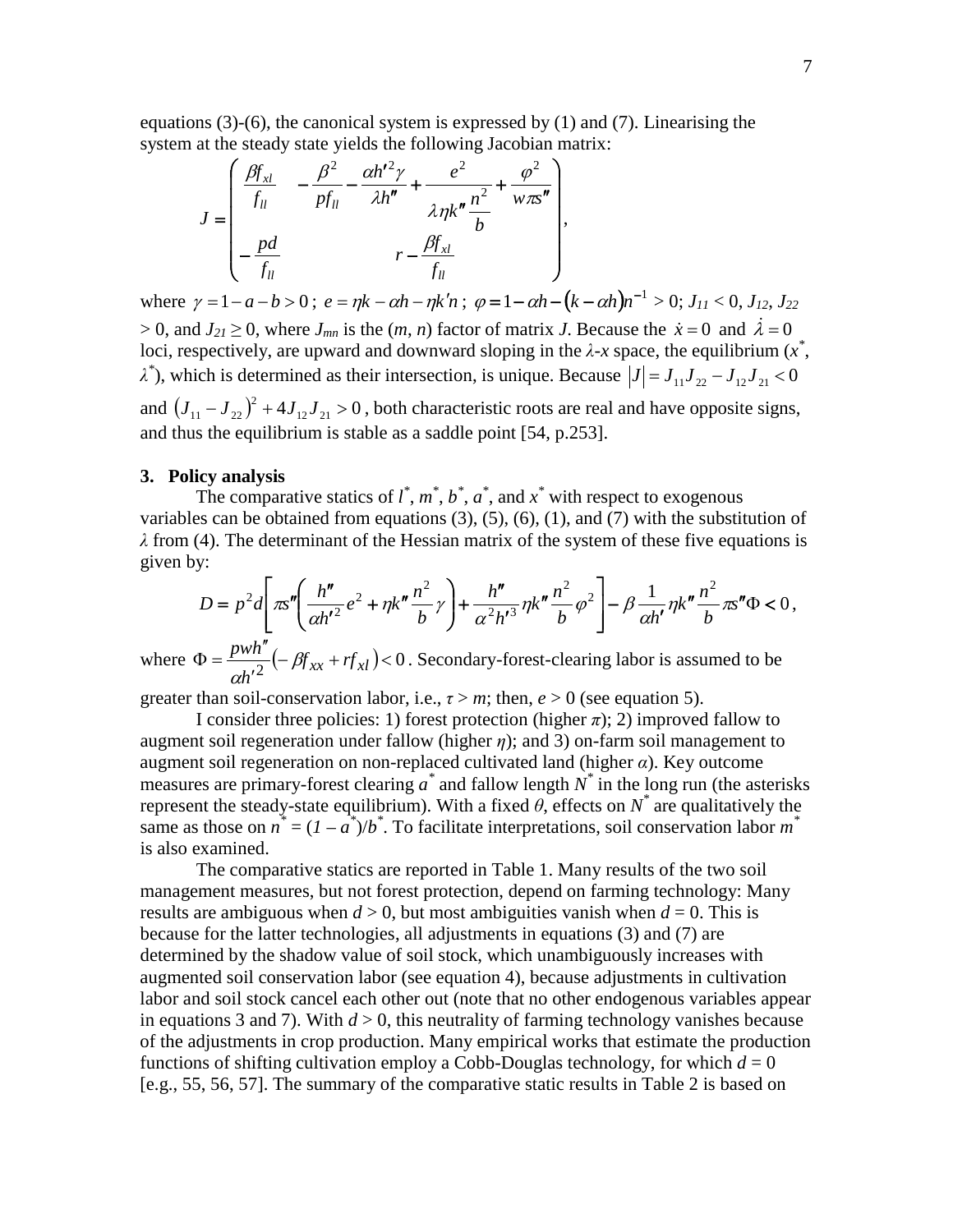those with  $d = 0$  for soil-management measures; those for forest protection do not depend on the sign of *d*.

First, forest protection always reduces and increases primary- and secondaryforest clearing, respectively. As the former becomes more costly than the latter, this shift is an obvious result of substitution. Although these two impacts counteract each other in determining fallow length, the secondary-forest effect always outweighs the primaryforest effect, resulting in shorter fallow. Thus, protecting primary forest involves less sustainable secondary forest as a tradeoff. In contrast, soil-conservation labor input is always augmented. This is because the farmer offsets a decrease in the acquisition of fertile soil from primary forest land, which is greater in magnitude than an increase in the acquisition of less fertile soil (as a result of shortened fallow) from secondary forest land.

Second, the results for improved fallow are qualitatively the same as those for forest protection. Secondary forest is substituted for primary forest in the farmer's soil management portfolio, as follows. On one hand, primary-forest clearing is reduced, because with higher *η*, its marginal cost *ηk'* – reduced soil regeneration under fallow – increases more than its benefit (see equation 6). On the other hand, secondary-forest clearing is augmented, because higher *η* increases fallow soil minus the forgone marginal soil regeneration on the fallow land,  $\eta k - \eta k \hat{n} \equiv g > 0$  because  $e > 0$ ) (see equation 5). As the latter effect unambiguously outweighs the former, fallow always becomes shorter. To offset the balance of these two forest-based soil managements, on-farm soil management is intensified. Shortened fallow is not surprising at all, because this policy speeds up the soil regeneration. The question is whether or not the fertility of fallow land *ηk*(*n*) is improved. Although  $d(\eta k(n))/d\eta = k(n) + \eta k'(n) d\eta/d\eta$  is generally unsigned even if  $d = 0$ , this comparative statics is likely to be positive, unless fallow length *n* becomes very short. Whether and how much this policy mitigates adverse ecological impacts of short fallow discussed above are empirical questions, the answers to which depend on specific fallow-management measures. As such, although improved fallow protects primary forest, it may do so at the cost of unsustainable secondary-fallow forest.

Third, enhanced on-farm soil regeneration always leads to the intensification of on-farm soil management and thus more fertile soil on the cultivated land *αh*(*m*). It also unambiguously reduces primary-forest clearing, because the net soil addition on crop land through primary-forest clearing  $(1 - \alpha h)$  decreases. In contrast, the impacts on secondary-forest clearing are indeterminate even if  $d = 0$ , because the net soil addition through secondary-forest clearing  $(\eta k - \alpha h)$  is ambiguously altered, depending on fallow length. Fallow unambiguously becomes longer, because the former primary-forest effect always outweighs the latter secondary-forest effect. An important difference of this policy from the other two policies is that although the latter two directly affect either one of the two forest-based soil management options – primary- or secondary-forest clearing –, the former alters the benefit-cost comparisons of the on-farm option with both of them. [16](#page-7-0)

<sup>&</sup>lt;sup>16</sup> I also examine impacts of output price and wage, which can be altered by a variety of macroeconomic policies, such as price subsidies, exchange-rate policies, and trade policies; alternatively, a higher *p* captures Hicks neutral technological progress in farming. Standard results are obtained: Regardless of the sign on *d*, promoting nonagricultural activities (higher *w*) always reduces primary-forest clearing and soil-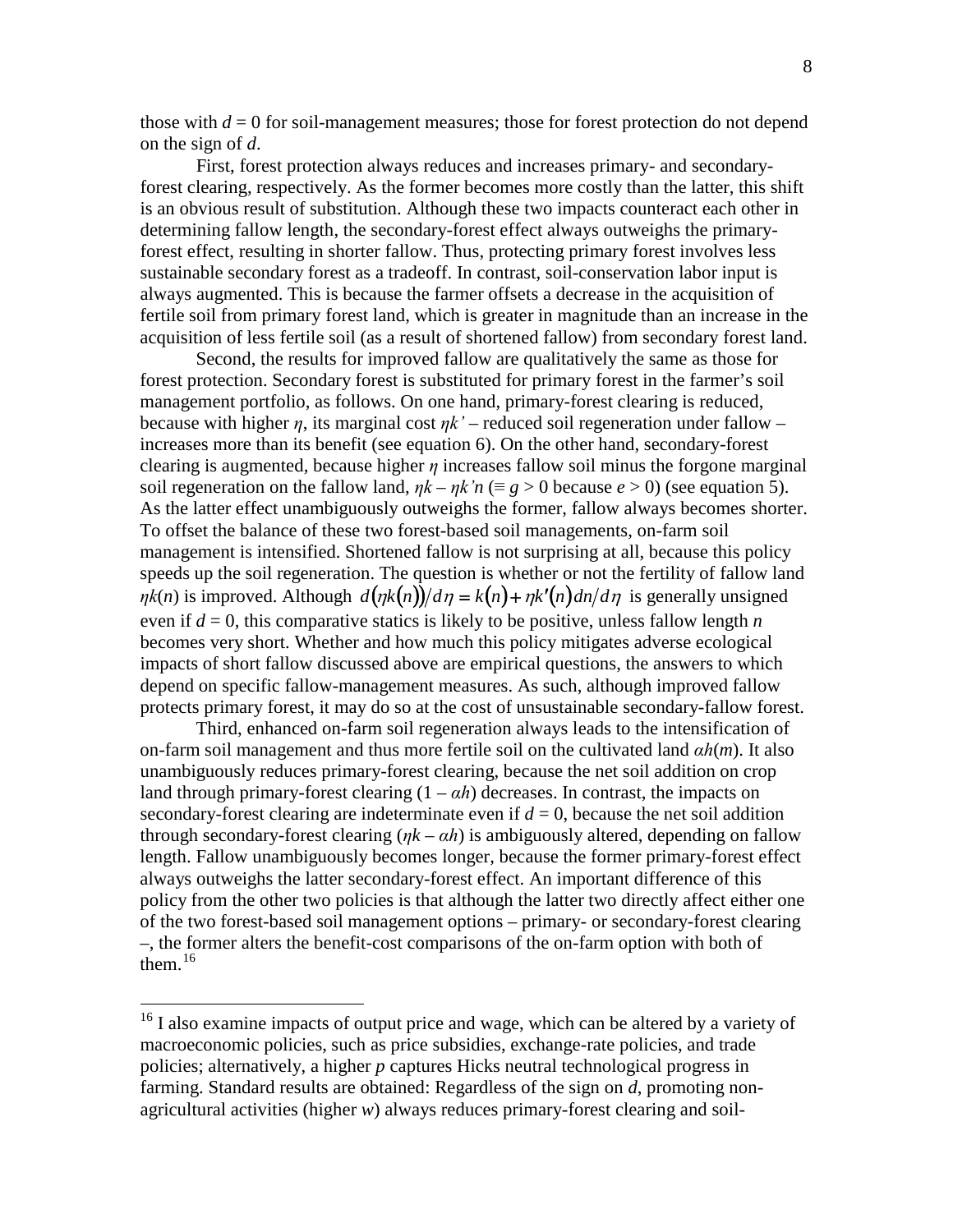#### **4. Conclusion**

This paper developed a unified dynamic farm model of primary-forest clearing, forest fallowing, and on-farm soil conservation in shifting cultivation by incorporating new soils acquired from cleared primary/secondary forest land into on-farm soil dynamics. The comparative static analysis revealed that although forest protection (e.g., protected areas), fallow management (e.g., improved fallow), and on-farm soil management (e.g., biochar in Amazonia) all reduce primary-forest clearing (deforestation) in the long run, only on-farm soil management increases fallow length. A caveat is that the model ignores land accumulation; with an additional motive for clearing primary forest – land expansion – better on-farm soil management instead may lead to augmented deforestation. Then, to attain the win-win goal of protecting primary forest and maintaining sustainable secondary fallow forest (longer fallow), an effective policy mix is needed. These promising findings of the paper call for new empirical studies on the roles of fallow and on-farm soil management for rainforest conservation in shifting cultivation systems.

#### **References**

 $\overline{a}$ 

- <span id="page-10-0"></span>[1] P. J. A. Kleinman, D. Pimentel and R. B. Bryant, "The ecological sustainability of slash-and-burn agriculture," *Agriculture, Ecosystems and Environment*, Vol. 52, No. 2-3, 1995, pp. 235-249.
- <span id="page-10-1"></span>[2] H. Ruthenberg, "Farming Systems in the Tropics," 3rd ed., Clarendon Press, Oxford, 1980.
- <span id="page-10-2"></span>[3] N. Myers, "The Primary Source: Tropical Forests and Our Future," W. W. Norton, New York, 1992.
- <span id="page-10-6"></span>[4] D. Lawrence, V. Suma and J. P. Mogea, "Changes in species composition with repeated shifting cultivation: limited role of soil nutrients," *Ecological Applications*, Vol. 15, No. 6, 2005, pp. 1953-1967.
- [5] R. L. Chazdon, C. A. Peres, D. Dent, D. Sheil, A. E. Lugo, D. Lamb, N. E. Stork and S. E. Miller, "The potential for species conservation in tropical secondary forests," *Conservation Biology*, Vol. 23, No. 6, 2009, pp. 1406-1417.
- [6] D. H. Dent and S. J. Wright, "The future of tropical species in secondary forests: a quantitative review," *Biological Conservation*, Vol. 142, No. 12, 2009, pp. 2833- 2843.
- <span id="page-10-3"></span>[7] Y. Takasaki, "Economic models of shifting cultivation: a review," In: P. Moutinho, Ed. Deforestation Around the World, InTech, Rijeka, 2012, pp. 351-372.
- <span id="page-10-4"></span>[8] J. Smith, P. van de Kop, K. Reategui, I. Lombardi, C. Sabogal and A. Diaz, "Dynamics of secondary forests in slash-and-burn farming: interactions among land use types in the Peruvian Amazon," *Agriculture Ecosystems & Environment*, Vol. 76, No. 2-3, 1999, pp. 85-98.
- <span id="page-10-5"></span>[9] L. H. Pendleton and E. L. Howe, "Market integration, development, and smallholder forest clearance," *Land Economics*, Vol. 78, No. 1, 2002, pp. 1-19.

conservation labor (and thus on-farm soil regeneration) and increases fallow length, as they discourage farming itself (the impact on secondary-forest clearing is ambiguous); the converse holds true for promoting agriculture (higher *p*).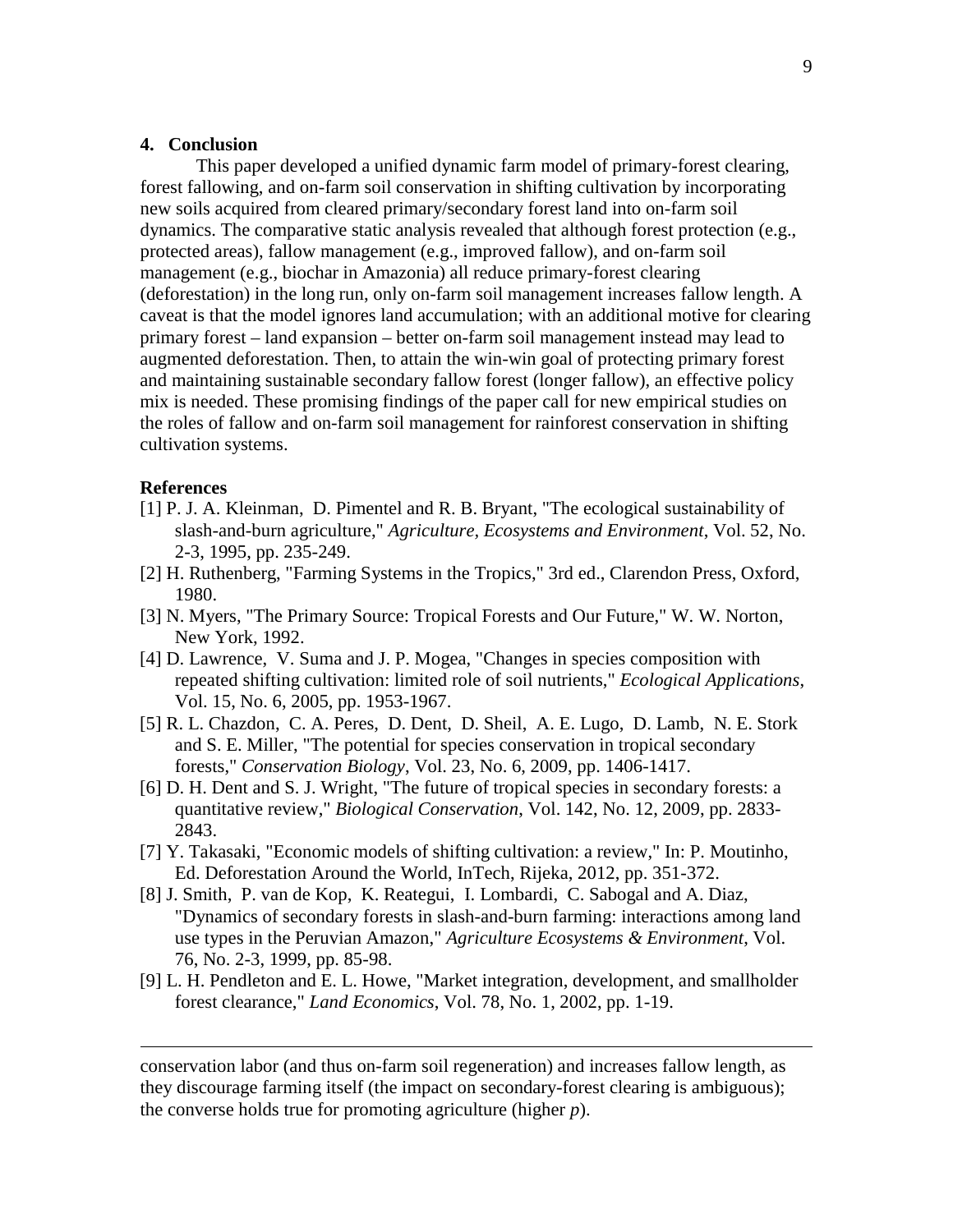- <span id="page-11-0"></span>[10] O. T. Coomes, F. Grimard and G. J. Burt, "Tropical forests and shifting cultivation: secondary forest fallow dynamics among traditional farmers of the Peruvian Amazon," *Ecological Economics*, Vol. 32, No. 1, 2000, pp. 109-124.
- <span id="page-11-9"></span>[11] O. T. Coomes, Y. Takasaki and J. Rhemtulla, "Land-use poverty traps identified in shifting cultivation systems shape long-term tropical forest cover," *Proceedings of the National Academy of Sciences of the United States of America*, Vol. 108, No. 34, 2011, pp. 13925-13930.
- <span id="page-11-1"></span>[12] S. Brown and A. E. Lugo, "Tropical secondary forests," *Journal of Tropical Ecology*, Vol. 6, No. 1, 1990, pp. 1-32.
- <span id="page-11-2"></span>[13] S. P. Dalle and S. de Bois, "Shorter fallow cycles affect the availability of noncrop plant resources in a shifting cultivation system," *Ecology and Society*, Vol. 11, No. 2, 2006, pp. 2.
- <span id="page-11-3"></span>[14] E. B. Barbier, "The economic determinants of land degradation in developing countries," *Philosophical Transactions of the Royal Society of London, Series B*, Vol. 352, No. 1356, 1997, pp. 891-899.
- <span id="page-11-4"></span>[15] R. Lal, "Sustainable management of soil resources in the humid tropics," United Nations University Press, Tokyo, 1995.
- <span id="page-11-5"></span>[16] B. Glaser, "Ameliorating physical and chemical properties of highly weathered soils in the ropics with charcoal - review," *Biology and Fertility of Soils*, Vol. 354, No. 4, 2002, pp. 219-230.
- <span id="page-11-10"></span>[17] B. Glaser, "Prehistorically modified soils of central Amazonia: a model for sustainable agriculture in the twenty-first century," *Philosophical Transactions of The Royal Society B*, Vol. 362, No. 2007, pp. 187-196.
- [18] E. Marris, "Putting the carbon back: black is the new green," *Nature*, Vol. 442, No. 2006, pp. 624-626.
- [19] C. Steiner, W. G. Teixeira and W. Zech, "Slash and char: an alternative to slash and burn practiced in the Amazon basin," In: J. Lehman, D. C. Kern, B. Glaser and J. Woods, Eds. Amazonian Dark Earths: Origins, Properties, and Management, Kluwer Academic Publishers, Dordrecht, 2004, pp. 125-139.
- <span id="page-11-6"></span>[20] P. A. Sanchez, "Science in agroforestry," *Agroforestry Systems*, Vol. 30, No. 1995, pp. 5-55.
- <span id="page-11-7"></span>[21] P. A. Sanchez, "Improved fallows come of age in the tropics," *Agroforestry Systems*, Vol. 47, No. 1-3, 1999, pp. 3-12.
- <span id="page-11-8"></span>[22] A. Young, "Agroforestry for soil management," CAB International and ICRAF, New York, 1997.
- <span id="page-11-11"></span>[23] H. Brookfield and C. Padoch, "Appreciating agrodiversity: a look at the dynamism and diversity of indigenous farming practices," *Environment*, Vol. 36, No. 5, 1994, pp. 6-11, 37-45.
- <span id="page-11-12"></span>[24] W. M. Denevan and C. Padoch, Eds. "Swidden-Fallow Agroforestry in the Peruvian Amazon," The New York Botanical Garden, Bronx, 1987.
- <span id="page-11-13"></span>[25] J. D. Unruh, "Ecological aspects of site recovery under swidden-fallow management in the Peruvian Amazon," *Agroforestry Systems*, Vol. 7, No. 2, 1988, pp. 161-184.
- <span id="page-11-14"></span>[26] R. d. C. G. Mesquita, "Management of advanced regeneration in secondary forests of the Brazilian Amazon," *Forest Ecology and Management*, Vol. 130, No. 1-3, 2000, pp. 131-140.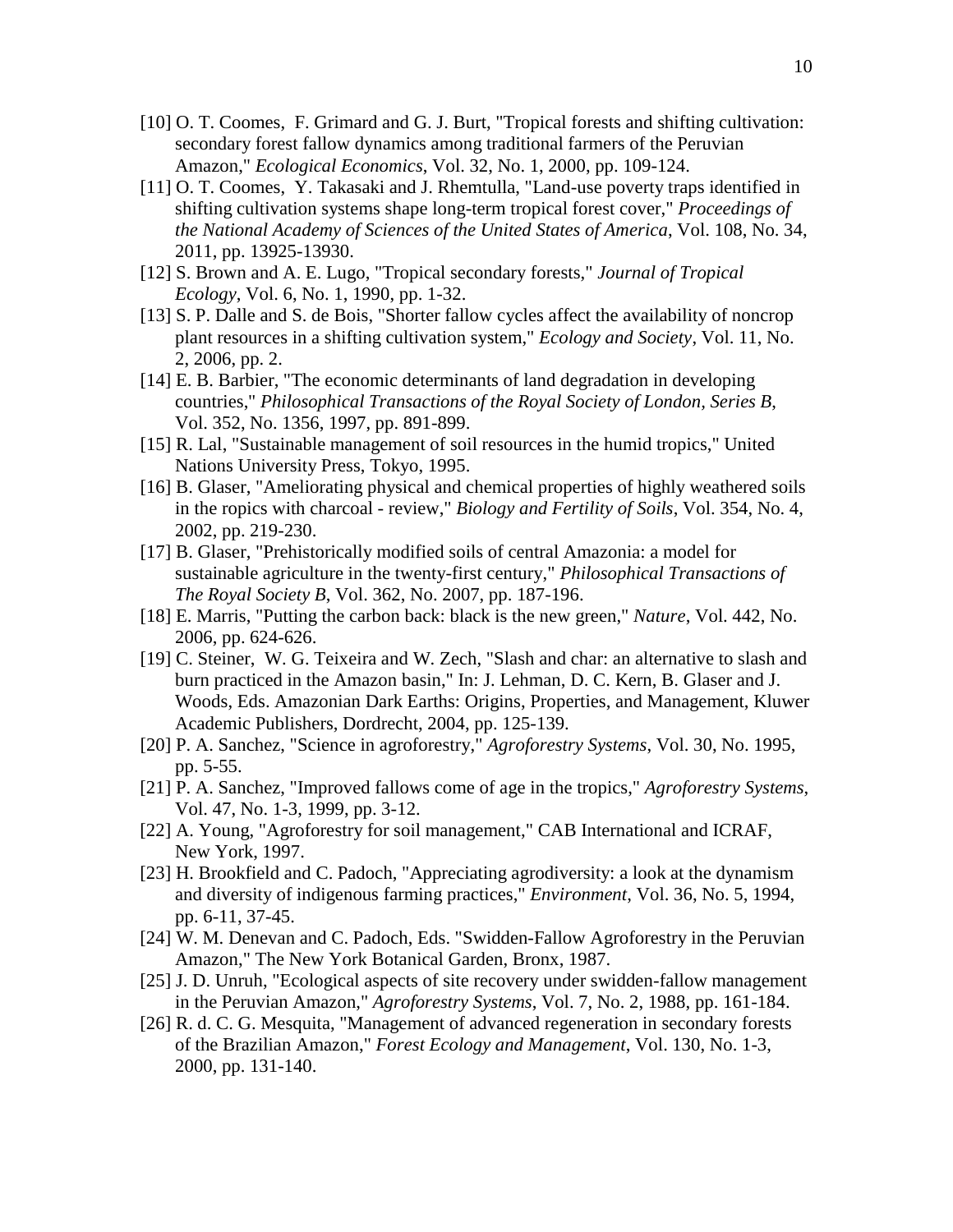- <span id="page-12-0"></span>[27] Y. Takasaki, "A model of shifting cultivation: can soil conservation reduce deforestation?," *Agricultural Economics*, Vol. 35, No. 2, 2006, pp. 193-201.
- <span id="page-12-1"></span>[28] Y. Takasaki, O. T. Coomes, C. Abizaid and S. Brisson, "An efficient nonmarket institution under imperfect markets: labor sharing for tropical forest clearing," *American Journal of Agricultural Economics*, Vol. No. forthcoming, pp.
- <span id="page-12-2"></span>[29] S. N. Swami, C. Steiner, W. G. Teixeira and J. Lehmann, "Charcoal making in the Brazilian Amazon: economic aspects of production and carbon conversion efficiencies of kilns," In: W. I. Woods, Ed. Amazonian Dark Earths: Wim Sombroek's Vision, Springer, Heidelberg, 2009, pp. 411-422.
- <span id="page-12-3"></span>[30] A. Angelsen, Ed. "Moving ahead with REDD: Issues, options and implications," Center for International Forestry Research, Bogor, 2008.
- <span id="page-12-4"></span>[31] Millennium Ecosystem Assessment, "Ecosystems and Human Well-Being: Policy Response," Island Press, Washington, D.C., 2005.
- <span id="page-12-5"></span>[32] K. Andam, P. J. Ferraro, A. Pfaff, A. Sanchez-Azofeifa and J. Robalino, "Measuring the effectiveness of protected area networks in reducing deforestation," *Proceedings of the National Academy of Sciences of the United States of America*, Vol. 105, No. 42, 2008, pp. 16089-16094.
- <span id="page-12-6"></span>[33] L. Naughton-Treves, M. B. Holland and K. Brandon, "The role of protected areas in conserving biodiversity and sustaining local livelihoods," *Annual Review of Environment and Resource Economics*, Vol. 30, No. 2005, pp. 219-252.
- [34] P. Olivera, J.C., G. P. Asner, D. E. Knapp, A. Almeyda, R. Galván-Gildemeister, S. Keene, R. F. Raybin and R. C. Smith, "Land-use allocation protects the Peruvian Amazon," *Science*, Vol. 317, No. 2007, pp. 1233-1236.
- [35] A. G. Bruner, R. E. Gullison, R. R. E. and G. A. B. Da Fonseca, "Effectiveness of parks in protecting tropical biodiversity," *Science*, Vol. 291, No. 2001, pp. 125-128.
- <span id="page-12-10"></span>[36] T. Tachibana, T. M. Nguyen and K. Otsuka, "Agricultural intensification versus extensification: a case study of deforestation in the northern-hill region of Vietnam," *Journal of Environmental Economics and Management*, Vol. 41, No. 1, 2001, pp. 44-69.
- <span id="page-12-7"></span>[37] F. N. Scatena, R. T. Walker, A. K. O. Homma, A. de Conto, C. A. P. Ferreira, R. d. A. Carvalho, A. C. P. N. de Rocha, A. I. M. dos Santos and P. M. de Oliverira, "Cropping and fallowing sequences of small farmers in the "terra firme" landscape of the Brazilian Amazon: a case study from Santarem, Para," *Ecological Economics*, Vol. 18, No. 1, 1996, pp. 29-40.
- <span id="page-12-8"></span>[38] K. A. Dvořàk, "Resource management by West African farmers and the economics of shifting cultivation," *American Journal of Agricultural Economics*, Vol. 74, No. 3, 1992, pp. 809-815.
- <span id="page-12-9"></span>[39] B. A. Larson and D. W. Bromley, "Property rights, externalities, and resource degradation," *Journal of Development Economics*, Vol. 33, No. 2, 1990, pp. 235- 262.
- <span id="page-12-11"></span>[40] E. H. Bulte and D. P. van Soest, "A note on soil depth, failing markets and agricultural pricing," *Journal of Development Economics*, Vol. 58, No. 1, 1999, pp. 245-254.
- <span id="page-12-12"></span>[41] E. H. Bulte and D. P. van Soest, "Environmental degradation in developing countries: households and the (reverse) Environmental Kuznets Curve," *Journal of Development Economics*, Vol. 65, No. 1, 2001, pp. 225-235.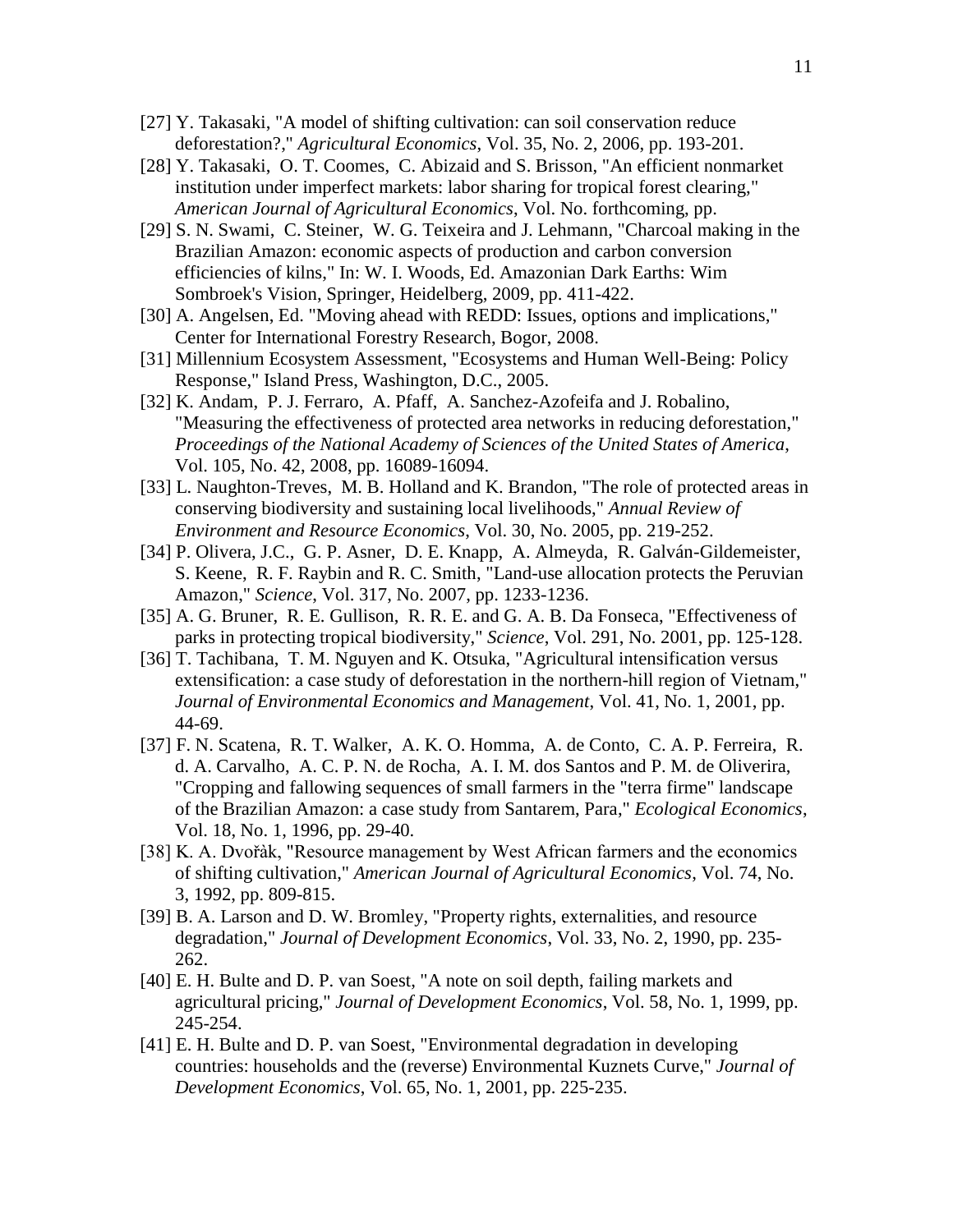- <span id="page-13-0"></span>[42] D. Kaimowitz and A. Angelsen, "Economic Models of Tropical Deforestation: A Review," Center for International Forestry Research, Bogor, 1998.
- <span id="page-13-1"></span>[43] E. B. Barbier and J. C. Burgess, "The economics of tropical deforestation," *Journal of Economic Surveys*, Vol. 15, No. 3, 2001, pp. 413-433.
- <span id="page-13-2"></span>[44] F. Place and K. Otsuka, "Population, tenure, and natural resource management: the case of customary land area in Malawi," *Journal of Environmental Economics and Management*, Vol. 41, No. 1, 2001, pp. 13-32.
- <span id="page-13-3"></span>[45] K. Otsuka and F. Place, Eds. "Land Tenure and Natural Resource Management," The Johns Hopkins University Press, Baltimore and London, 2001.
- <span id="page-13-4"></span>[46] L. J. Alston, G. D. Libecap and B. Mueller, "Land reform policies, the sources of violent conflict, and implications for deforestation in the Brazilian Amazon," *Journal of Environmental Economics and Management*, Vol. 39, No. 2, 2000, pp. 162-188.
- <span id="page-13-5"></span>[47] T. L. Anderson and P. J. Hill, "The race for property rights," *Journal of Law and Economics*, Vol. 33, No. 1, 1990, pp. 177-197.
- [48] L. Hotte, "Conflicts over property rights and natural-resource exploitation at the frontier," *Journal of Development Economics*, Vol. 66, No. 1, 2001, pp. 1-21.
- [49] B. Mueller, "Property rights and the evolution of a frontier," *Land Economics*, Vol. 73, No. 1, 1997, pp. 42-57.
- <span id="page-13-6"></span>[50] D. Benjamin, "Household composition, labor markets and labor demand: testing for separation in agricultural household models," *Econometrica*, Vol. 60, No. 2, 1992, pp. 287-322.
- <span id="page-13-7"></span>[51] I. Singh, L. Squire and J. Strauss, Eds. "Agricultural Household Models: Extensions, Applications, and Policy," The John Hopkins University Press, Baltimore, 1986.
- <span id="page-13-8"></span>[52] Y. Takasaki, "Dynamic household models of forest clearing under distinct land and labor market institutions: can agricultural policies reduce tropical deforestation?," *Environment and Development Economics*, Vol. 12, No. 3, 2007, pp. 423-443.
- <span id="page-13-9"></span>[53] D. P. van Soest, E. H. Bulte, A. Angelsen and G. C. van Kooten, "Technological change and tropical deforestation: a perspective at the household level," *Environment and Development Economics*, Vol. 7, No. 2, 2002, pp. 269-280.
- <span id="page-13-10"></span>[54] A. Seietstad and K. Sydsaeter, "Optimal Control Theory with Economic Applications," Elsevier, Amsterdam, 1987.
- <span id="page-13-11"></span>[55] H. Klemick, "Shifting Cultivation, Forest Fallow, and Externalities in Ecosystem Services: Evidence from the Eastern Amazon," *Journal of Environmental Economics and Management*, Vol. 61, No. 1, 2011, pp. 95-106.
- <span id="page-13-12"></span>[56] R. López, "Environmental externalities in traditional agriculture and the impact of trade liberalization: the case of Ghana," *Journal of Development Economics*, Vol. 53, No. 1, 1997, pp. 17-39.
- <span id="page-13-13"></span>[57] U. Pascual, "Land use intensification potential in slash-and-burn farming through improvements in technical efficiency," *Ecological Economics*, Vol. 52, No. 2005, pp. 497-511.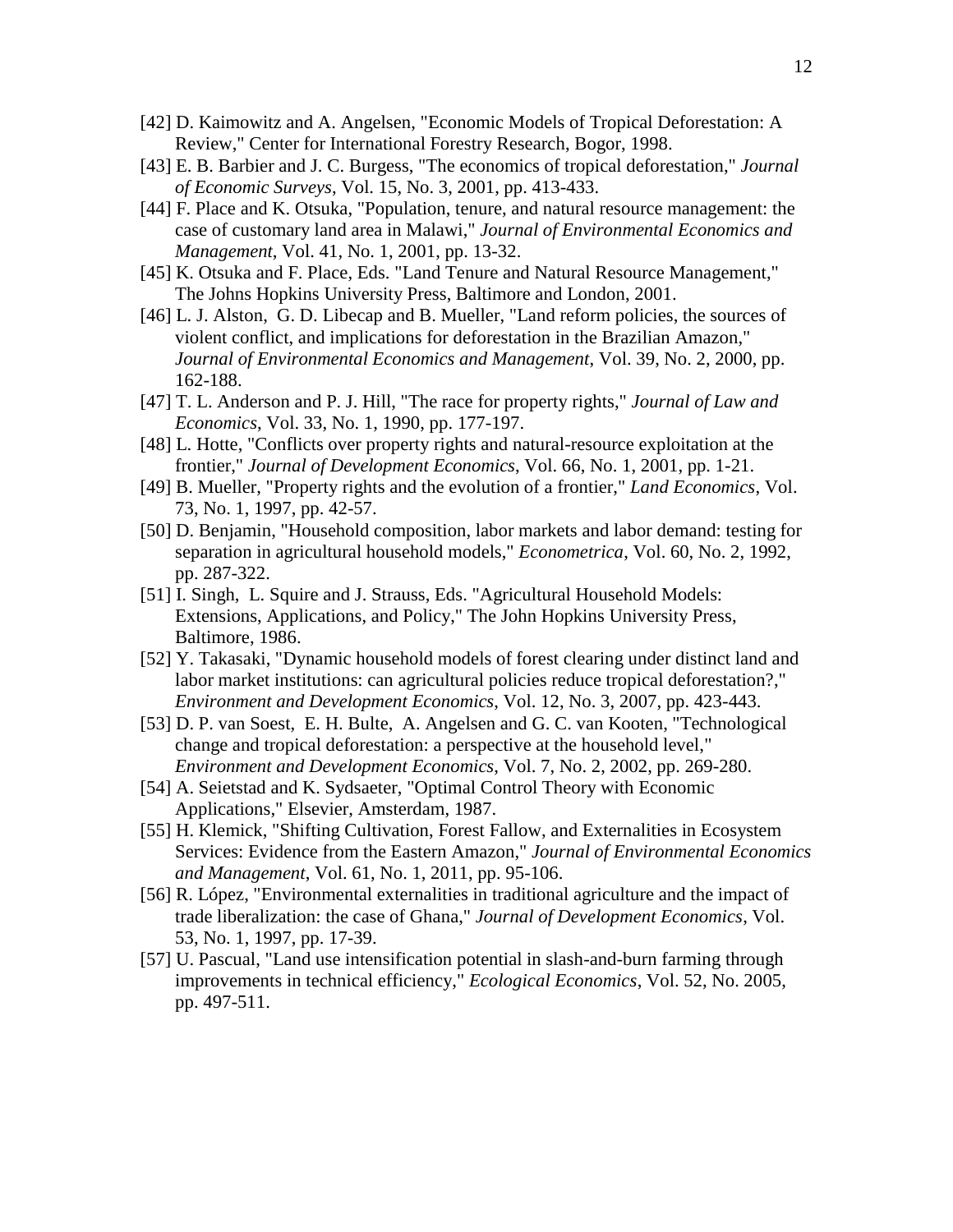**Table 1. Comparative statics**

Forest protection:  
\n
$$
\frac{da^*}{dx^*} = -\frac{1}{D} s \left[ p^2 d \left( \frac{h''}{ah'} e^2 + \eta k'' \frac{n^2}{b'} \gamma \right) - \beta \Phi \frac{1}{ah'} \eta k'' \frac{n^2}{b} \right] < 0
$$
\n
$$
\frac{db^*}{dx^*} = \frac{1}{D} s \left[ p^2 d \left( \frac{h''}{ah'} e^2 + \eta k'' \frac{n}{b'} \gamma \right) - \beta \Phi \frac{1}{ah'} \eta k'' \frac{n}{b} \right] > 0
$$
\n
$$
\frac{dn^*}{dx^*} = -\frac{1}{D} \cdot \frac{n}{D} s' p^2 d \frac{h''}{ah'} \frac{n}{ab'} \frac{p}{c} < 0
$$
\n
$$
\frac{dm^*}{dx^*} = -\frac{1}{D} \cdot \frac{n}{D} s' p^2 d \frac{n^2}{b'} \frac{1}{ah'} \eta k'' \frac{n}{b} > 0
$$
\nFallow representation:  
\n
$$
\frac{da^*}{d\eta} = \frac{1}{D} \left[ p^2 d \left( e\Theta + \frac{1}{ah'} \eta k'' \frac{n^2}{b} \Omega \right) + \beta \Phi \frac{1}{\alpha^2 h'^2} \eta k'' \frac{n}{b} k \right] < 0
$$
\n
$$
\frac{db^*}{dt \eta} = \frac{1}{D} \left[ p^2 d \left( \pi \sqrt{n} \Psi + q\Theta + \frac{1}{ah'} \eta k'' \frac{n}{b} \Omega \right) - \beta \Phi \frac{1}{ah'} \left( - g \pi \sqrt{n} + \frac{1}{ah'} \eta k'' \frac{n}{b} \right) \right]
$$
\n
$$
\frac{dn^*}{d\eta} = -\frac{1}{D} \cdot \frac{n}{D} \left[ p^2 d \left( \pi \sqrt{n} \Psi + q\Theta + \frac{1}{ah'} \eta k'' \frac{n}{b} \Omega \right) - \beta \Phi \frac{1}{ah'} \left( - g \pi \sqrt{n} + \frac{1}{ah'} \eta k'' \frac{n}{b} \right) \right]
$$
\n
$$
\frac{dm^*}{d\eta} = -\frac{1}{D} \cdot \frac{n}{b} \left[ p^2 d \left( \pi \sqrt{n} \Psi + q\Theta + \frac{n}{ah'} \frac{n}{b'} \frac{n}{
$$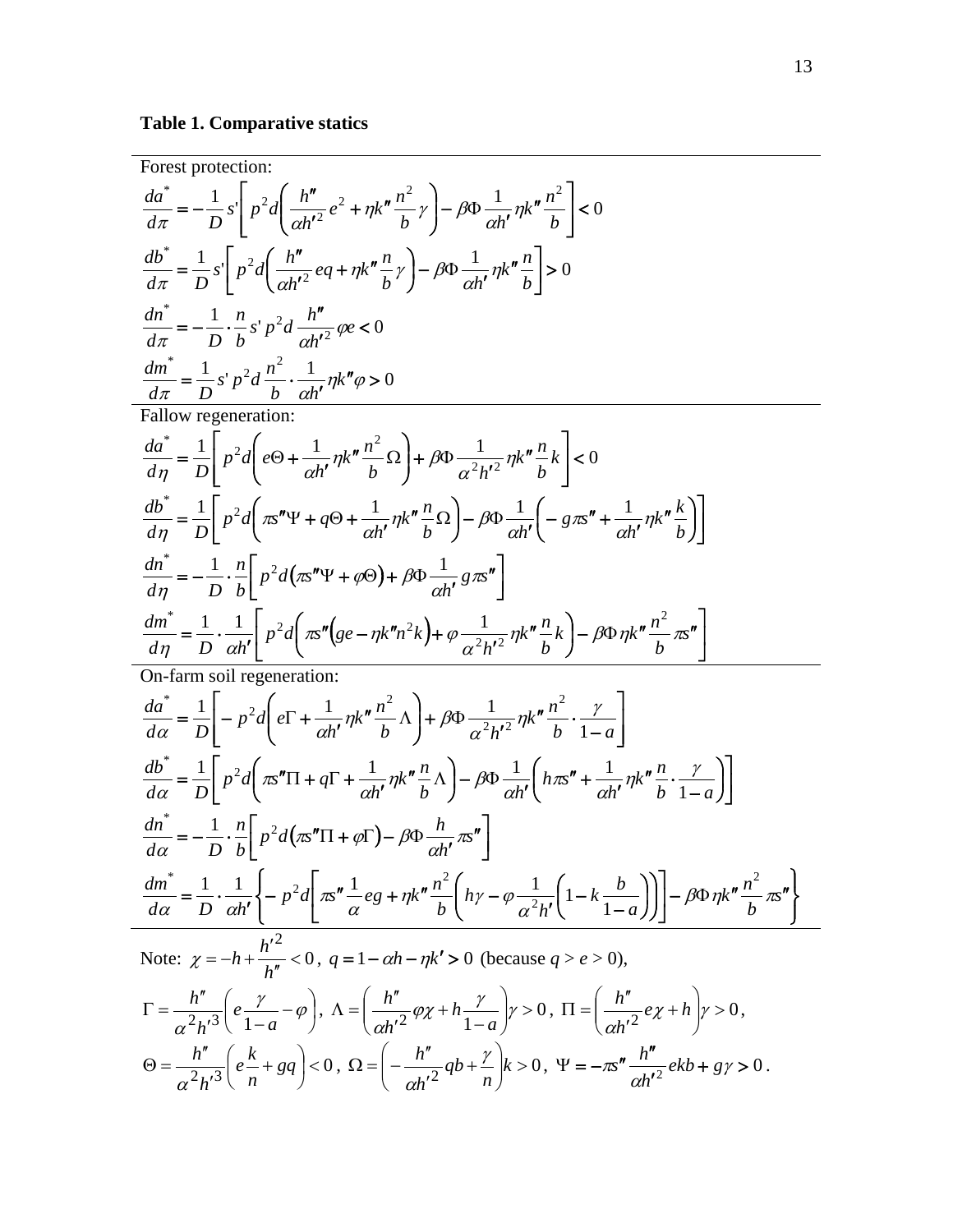# **Table 2. Summary of comparative static results.**

|                           |          | Primary<br>forest<br>clearing<br>a | Secondary<br>forest<br>clearing | Fallow<br>length<br>*<br>n | On-farm soil<br>conservation<br>labor<br>m |
|---------------------------|----------|------------------------------------|---------------------------------|----------------------------|--------------------------------------------|
| Forest protection         | π        |                                    |                                 |                            | ┿                                          |
| Fallow regeneration       |          |                                    | $^+$                            |                            | ┿                                          |
| On-farm soil regeneration | $\alpha$ |                                    |                                 |                            |                                            |

Note: Results for *π* do not depend on the sign of *d*; with respect to *η* and *α*, results with *d*  $= 0$  are shown.